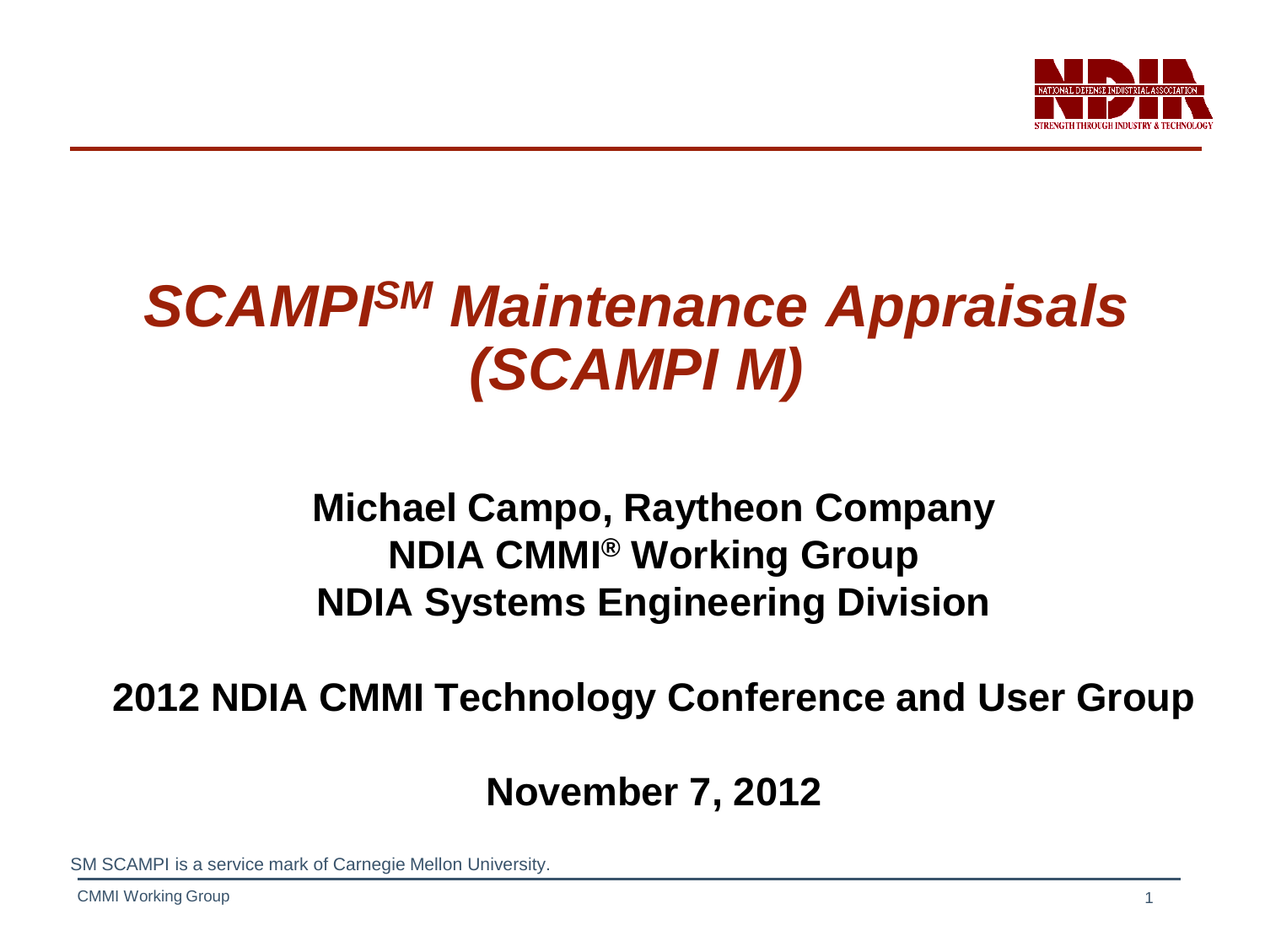## **Agenda**

### **Introduction**

### **SCAMPI M Objectives**

### **Status and Plans**

### **Key SCAMPI M Definitions**

### **SCAMPI M Method Overview**

- Operational Concept
- SCAMPI M Appraisal Planning
- Organizational Scope and Sampling
- Characterizations and Ratings
- Action Plans
- Team Qualifications

## **Summary**

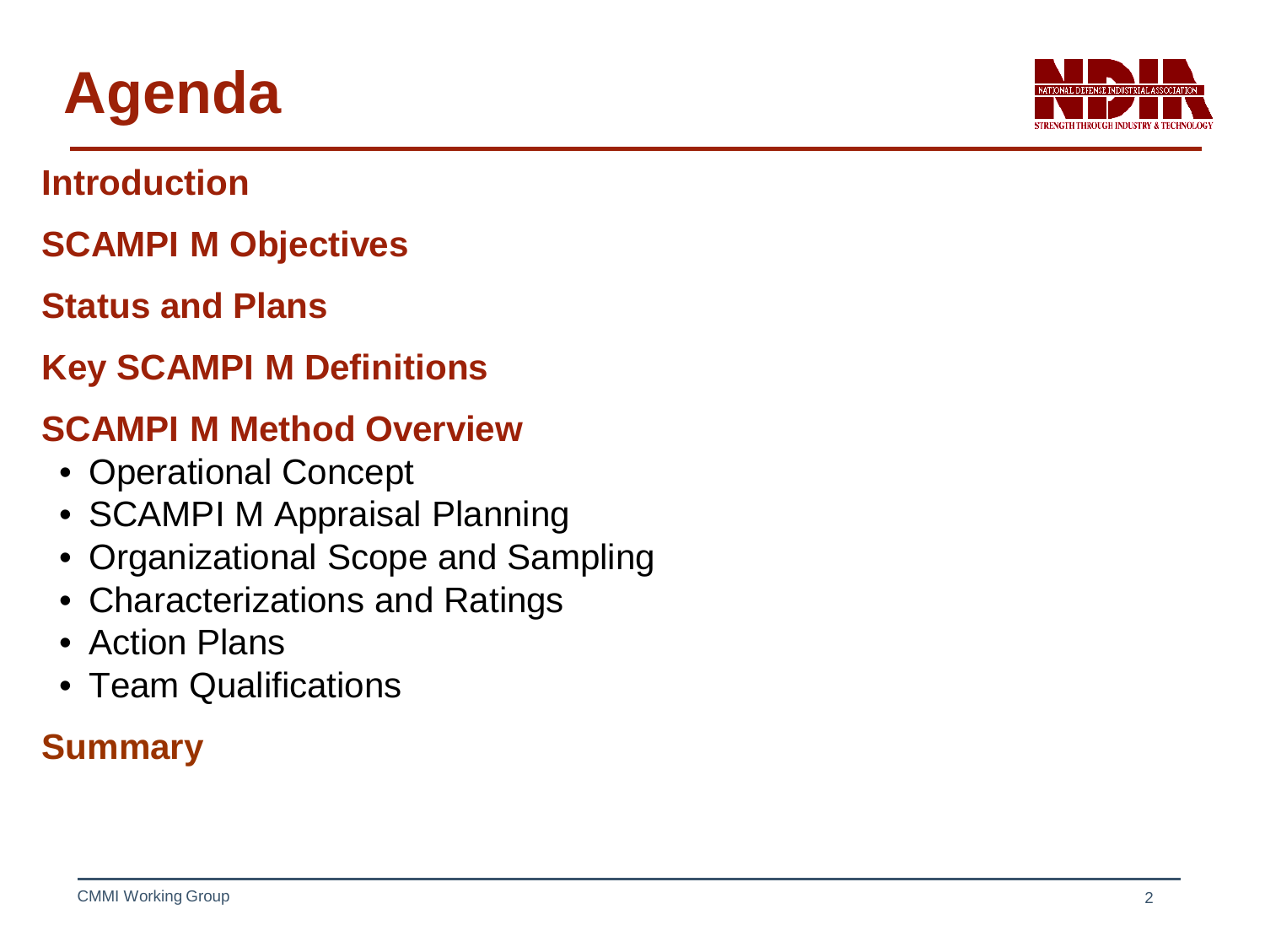# **Introduction**



**SCAMPI A appraisal costs have been problematic for many businesses seeking to use CMMI and SCAMPI A to benchmark their organizational processes.**

• Appraisals are expensive and often perceived as a burden to CMMI adoption.

### **After a SCAMPI A is completed, an organization must then conduct additional SCAMPI A appraisals every 3 years to maintain the previously achieved rating.**

• Diverts valuable process improvement funding to a benchmarking activity that may offer little value in return.

### *SCAMPI Maintenance Appraisal (SCAMPI M):*

- Removes the need for a full SCAMPI A appraisal every 3 years by defining a low cost maintenance appraisal method to extend the lifespan of a SCAMPI A rating without compromising rating integrity.
- Similar to ISO 9001/AS9100, TL9000 surveillance benchmarking activities.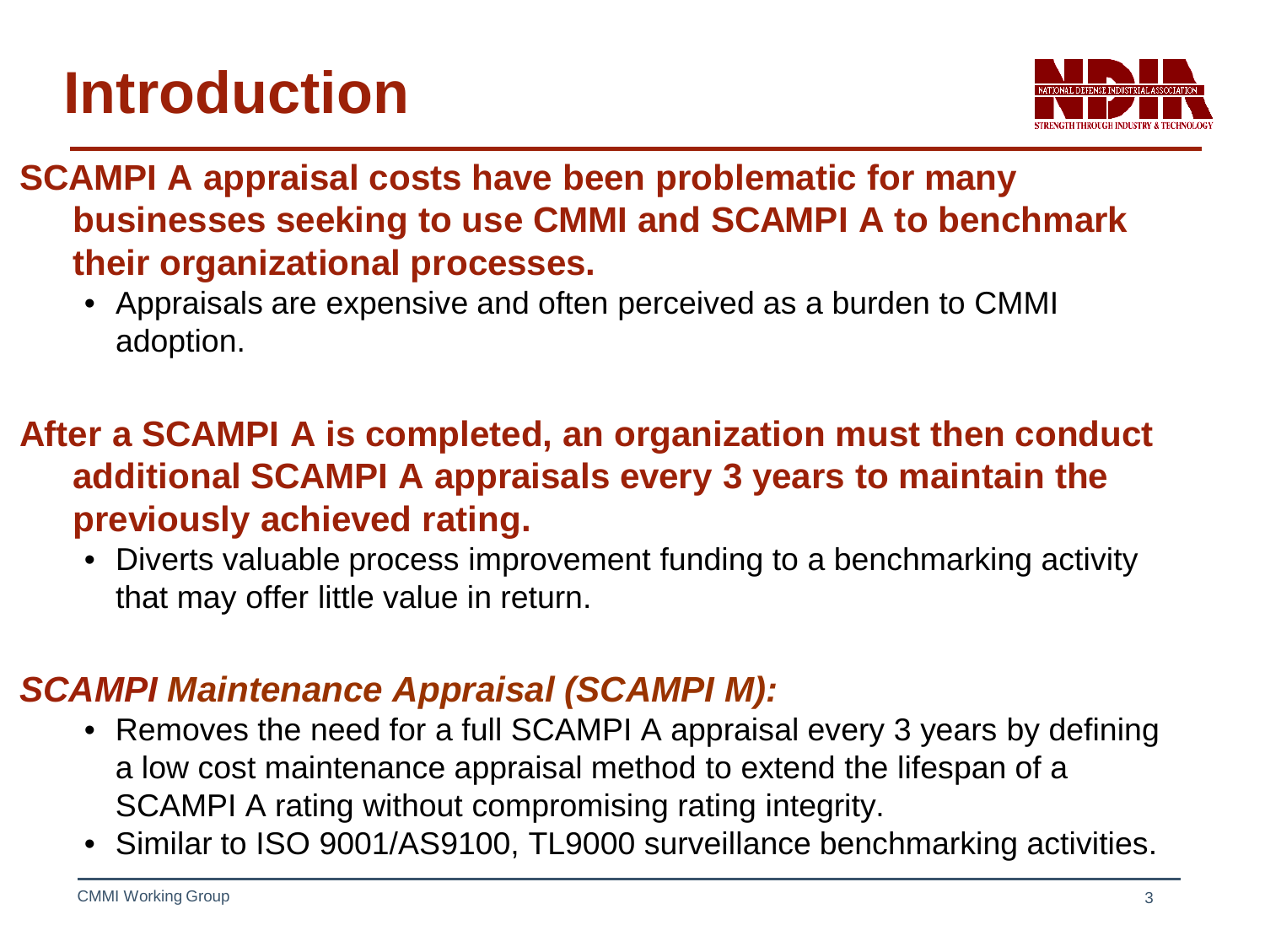# **SCAMPI M Objectives**



**A SCAMPI M appraisal should be not be more than 25-30% of the cost of a SCAMPI A.**

**SCAMPI M appraisal must be rigorous enough to ensure full confidence in extending the results of a SCAMPI A appraisal.**

**A SCAMPI M appraisal will provide an extension of SCAMPI A results for 2 years from the completion date of the maintenance appraisal.**

**Maximum time between SCAMPI A appraisals is 5 years.**

**SCAMPI M appraisal scan be used for all CMMI constellations and the People CMM. Both staged and continuous representations will be supported.**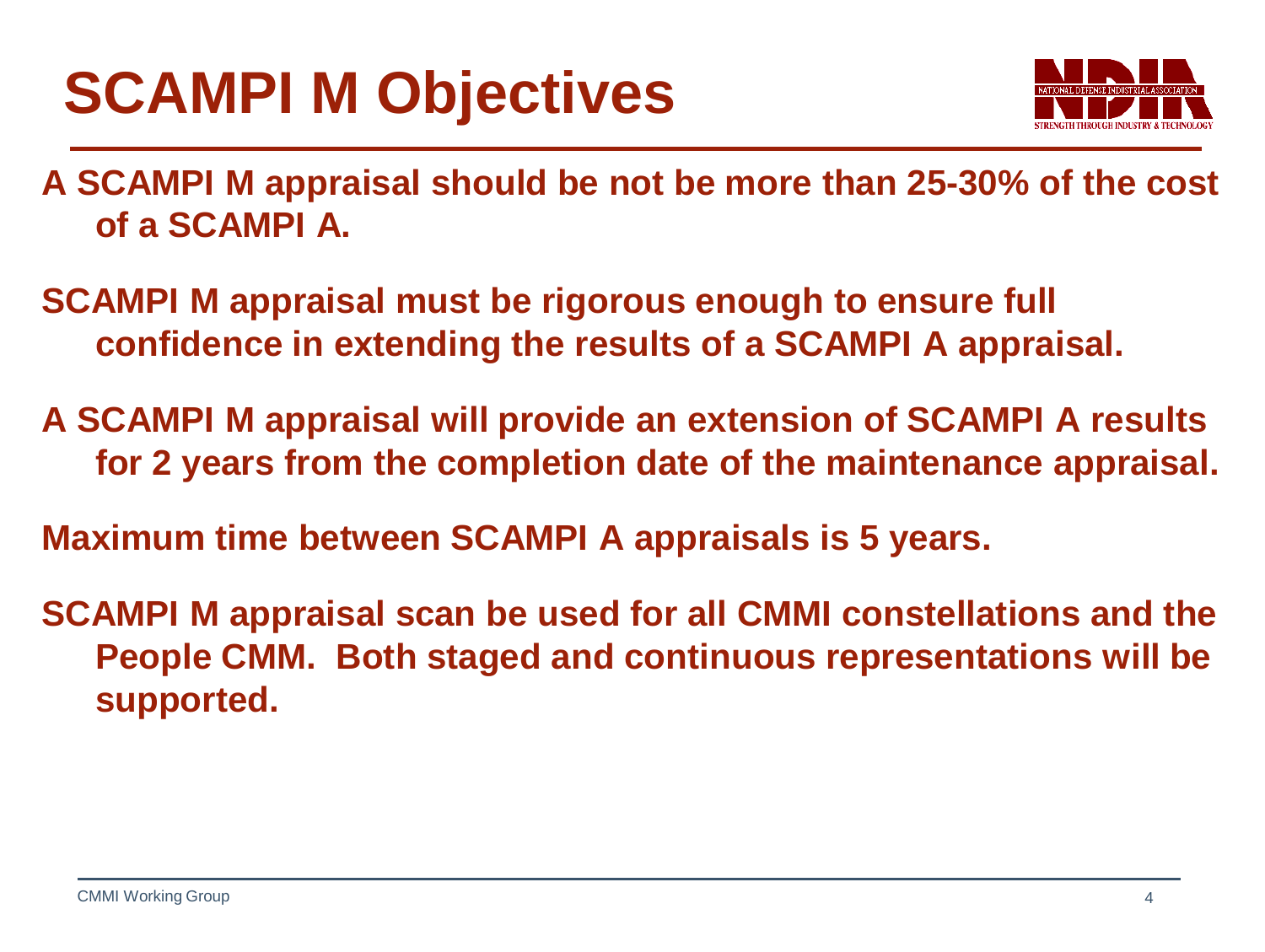# **Status and Plans**



### **SCAMPI M concept drafted by the NDIA CMMI Working Group in 2011.**

- Presented at 2011 CMMI Workshop and 2011 NDIA CMMI Conference
- Briefed to CMMI Steering Group in November 2011

**Feedback from the 2011 presentations and briefings was used to document a detailed SCAMPI M method written as Appendix J to the SCAMPI A MDD.**

**Appendix J was reviewed by the NDIA CMMI Working Group and SEI Appraisal Program.**

- Updates to Appendix J followed each review
- Revised concepts were reviewed with CMMI Steering Group, which voted unanimously to proceed with community review and pilots.
- SEI distributed Appendix J for "small review" to 18 lead appraisers in August 2012
- Community review to follow analysis of lead appraiser comments
- Initial SCAMPI M pilot is in progress.

### **Planned release date is early 2013**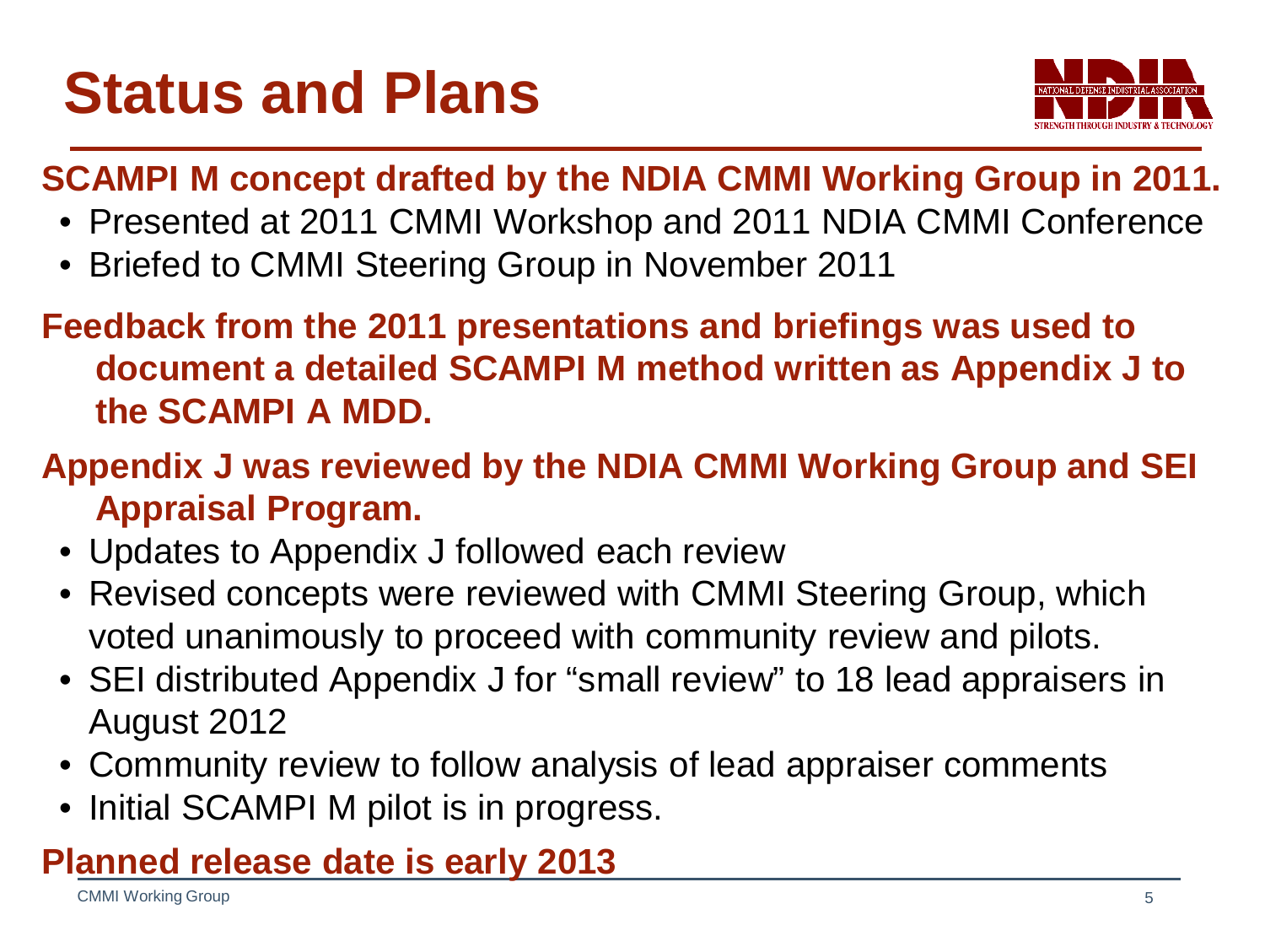# **SCAMPI M Key Definitions** *(1 of 2)*



**Model Scope - the set of reference model process areas that are investigated within the organizational unit in an appraisal, and, for CMMI models, the representation chosen as well as the associated maximum capability or maturity level targeted.**

**Model Sample Scope - a subset of the model scope that will be investigated in Stage 2 of a SCAMPI M appraisal to determine whether the organizational unit's SCAMPI A rating may be extended. The model sample scope consists of an investigative sample and random sample of model scope process area specific goals and generic practices.**

- *The investigative sample is a set of specific goals and generic practices within the model scope that have been identified by the appraisal team based on objective evidence (artifacts and affirmations) reviewed during SCAMPI M Stage 1*.
- *The random sample is a set of specific goals and any generic practices within the model scope that are randomly selected to supplement the investigative sample.*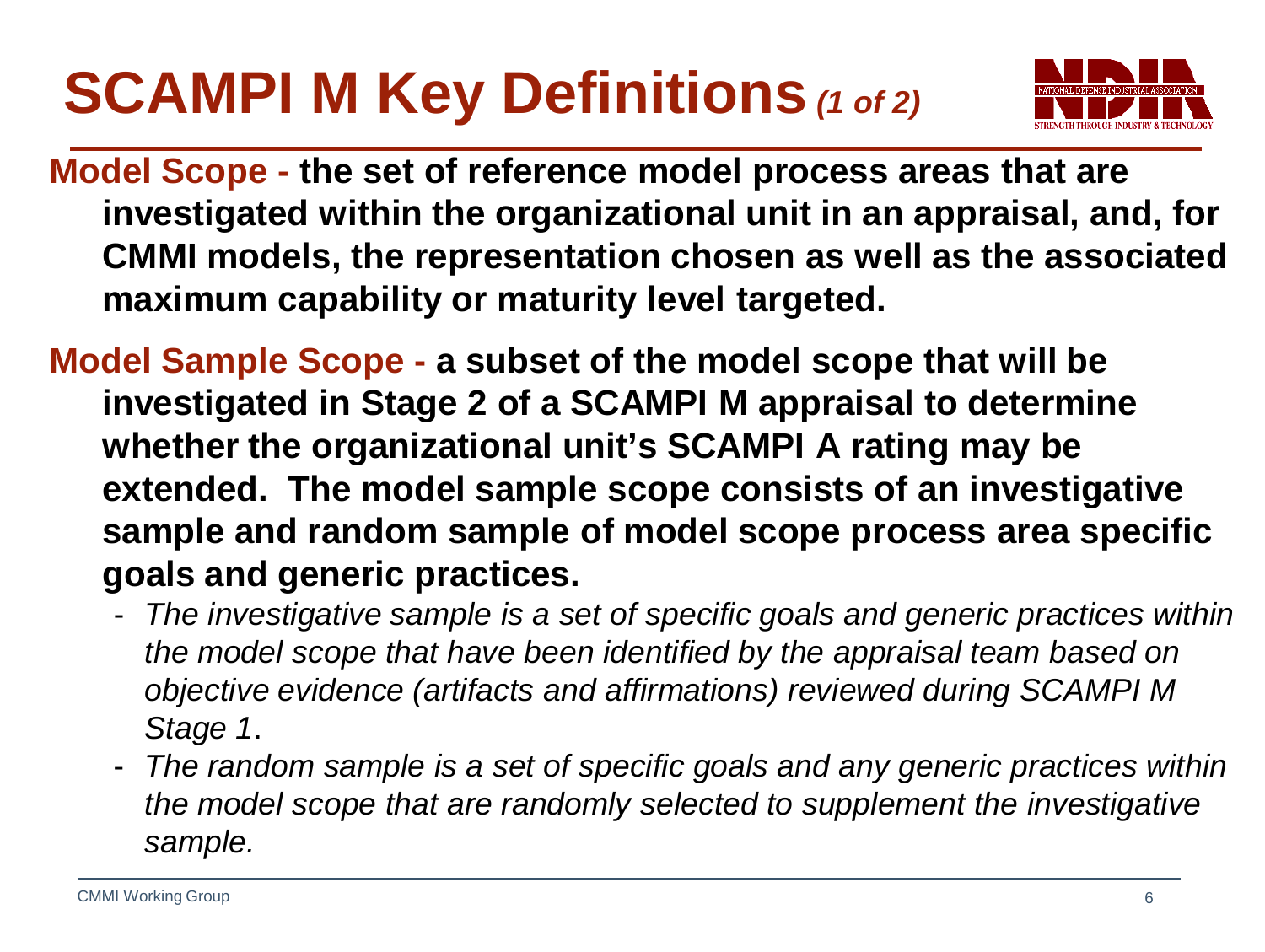# **SCAMPI M Key Definitions** *(2 of 2)*



**High Yield Artifact – a work product which may be used as an objective evidence artifact for multiple practices in the appraisal reference model. Examples of high yield artifacts include plans, schedules, financial reports, and review packages.**

**Action Plan - a bounded set of activities performed to address weaknesses that led to unsatisfied goals in a SCAMPI M appraisal. The action plan includes an appraisal plan, organizational unit corrective action activities, a reappraisal of SCAMPI M unsatisfied goals, and reporting of results to the CMMI Steward.**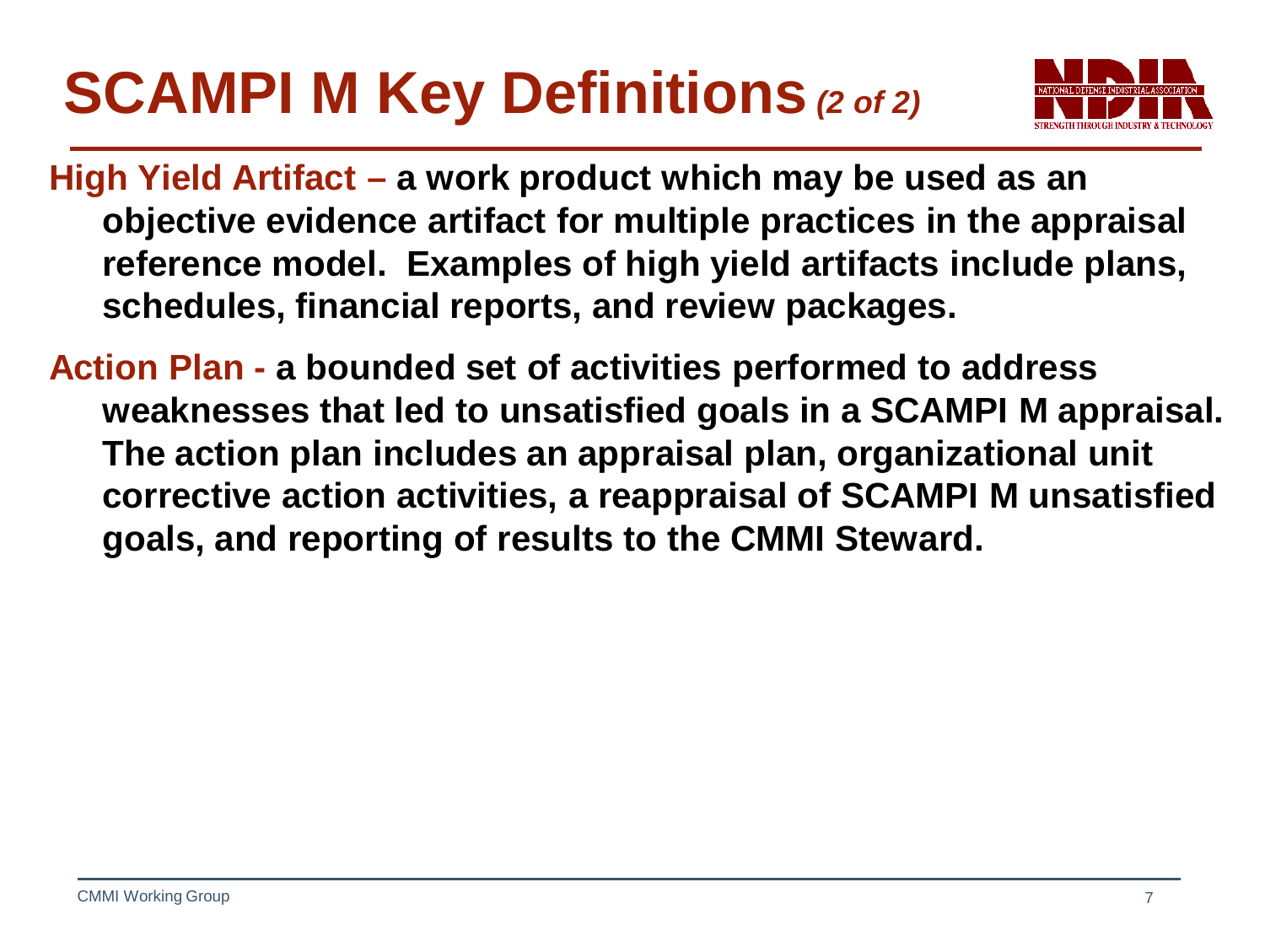## **SCAMPI M Appraisals - Operational Concept**



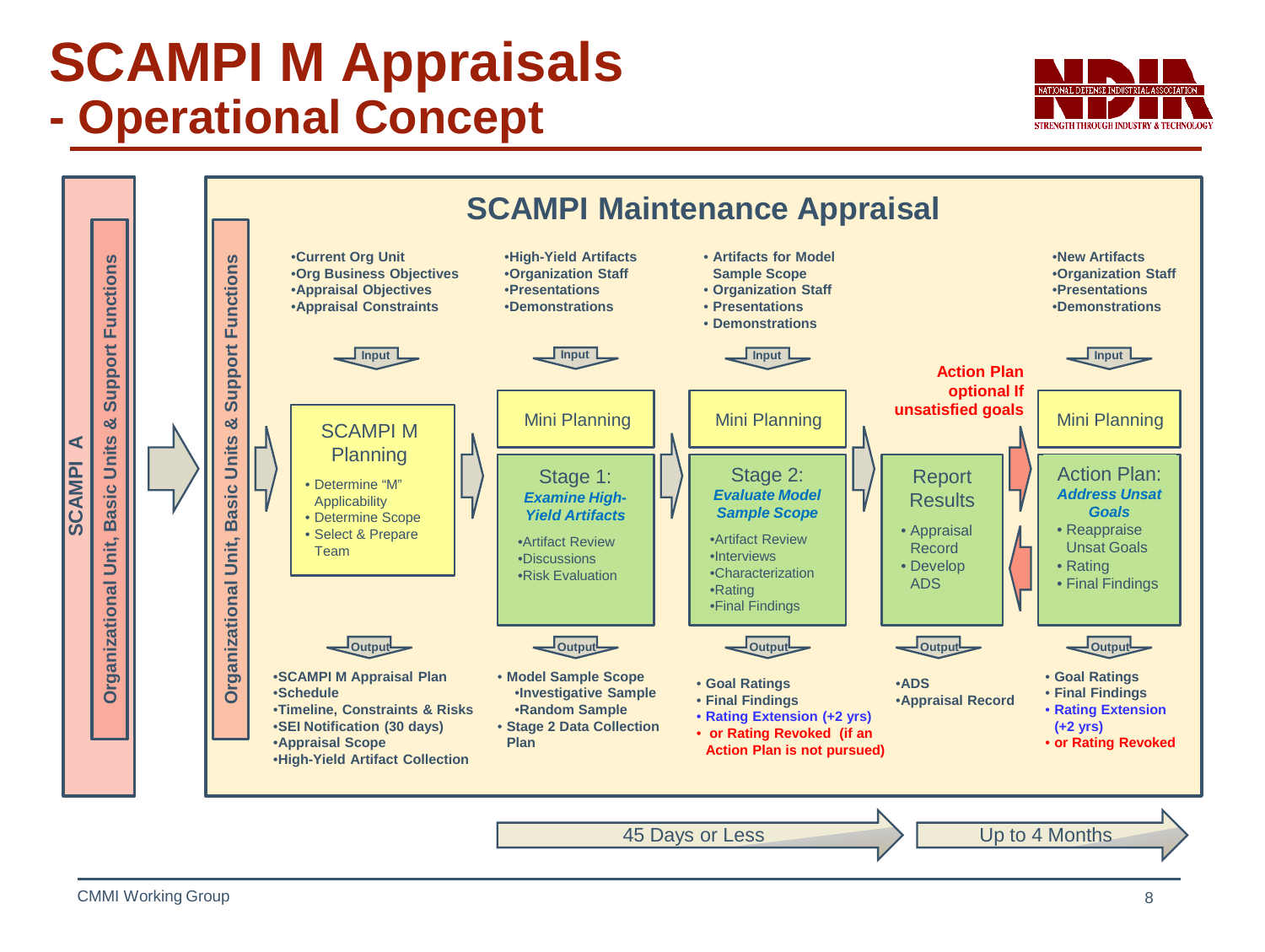

### **Organizational unit change must be within SCAMPI M appraisal method constraints.**

• Sampling factors and sampling factor values must be the same, or a subset of, those used in SCAMPI A.

### **Model scope cannot be greater than the SCAMPI A baseline model scope.**

- Can't add PAs that weren't in baseline, including previously not applicable PAs.
- Can't increase maturity levels or capability levels using a SCAMPI M appraisal.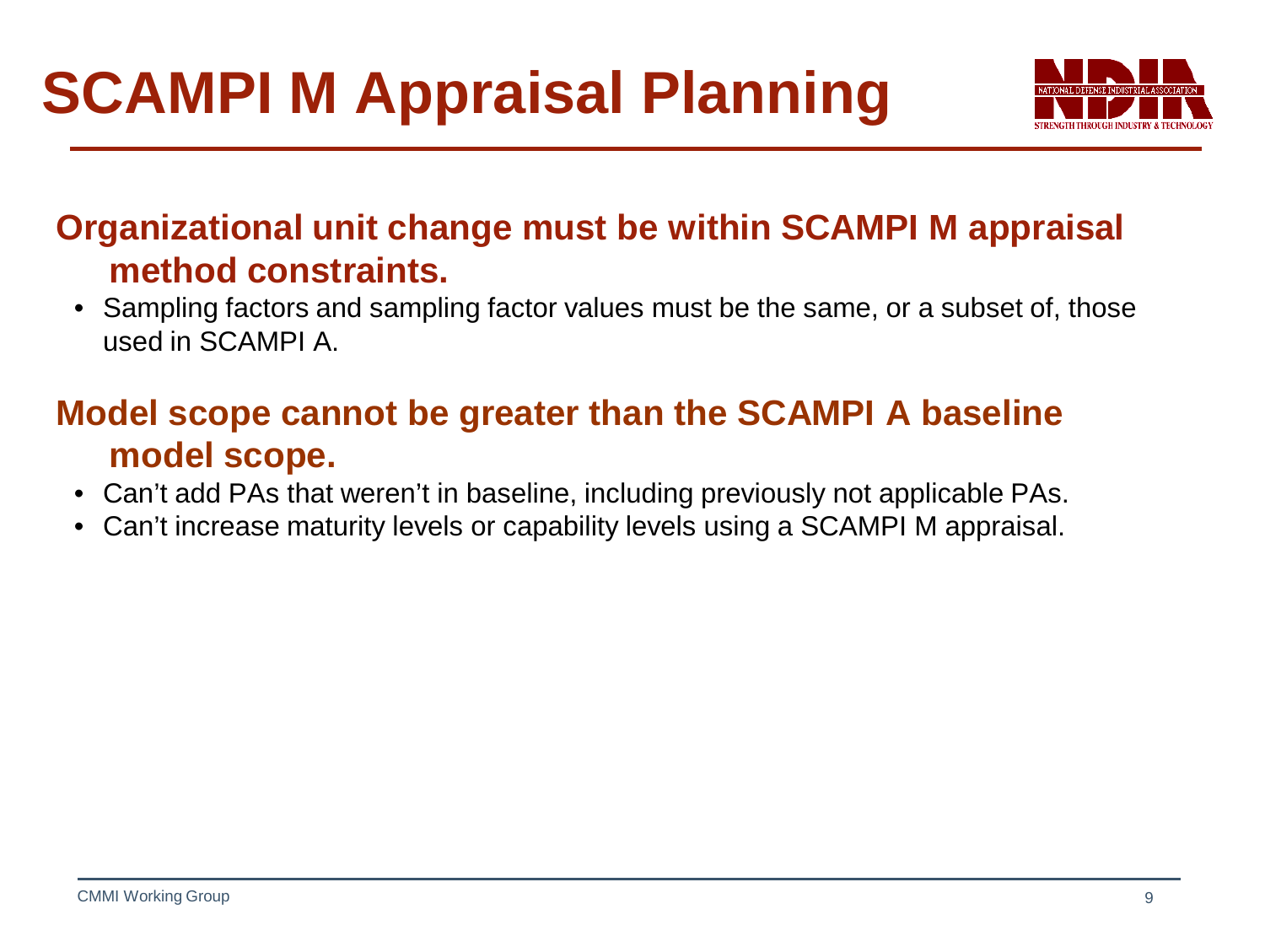## **Organizational Scope and Sampling** *(1 of 2)*



## **Basic Unit and Support Function Sampling**

- Organizational scope is determined using SCAMPI A V1.3 MDD rules.
	- Sampling factors beget subgroups which beget sample basic units and support functions.
	- Sampled basic units and support functions may or may not be the same as those sampled in baseline SCAMPI A.
	- All sampled basic units in each subgroup and support functions undergo Stage 1 high yield artifact review and determine model sample scope.
	- Stage 2 data coverage is based upon applicable SCAMPI A V1.3 MDD rules applied to Stage 2 model sample scope.
		- Coverage Rule 1 for Process Areas is not applicable by design of the SCAMPI M appraisal method.
		- Process Area practice coverage is determined by SGs and GPs identified during Stage 1.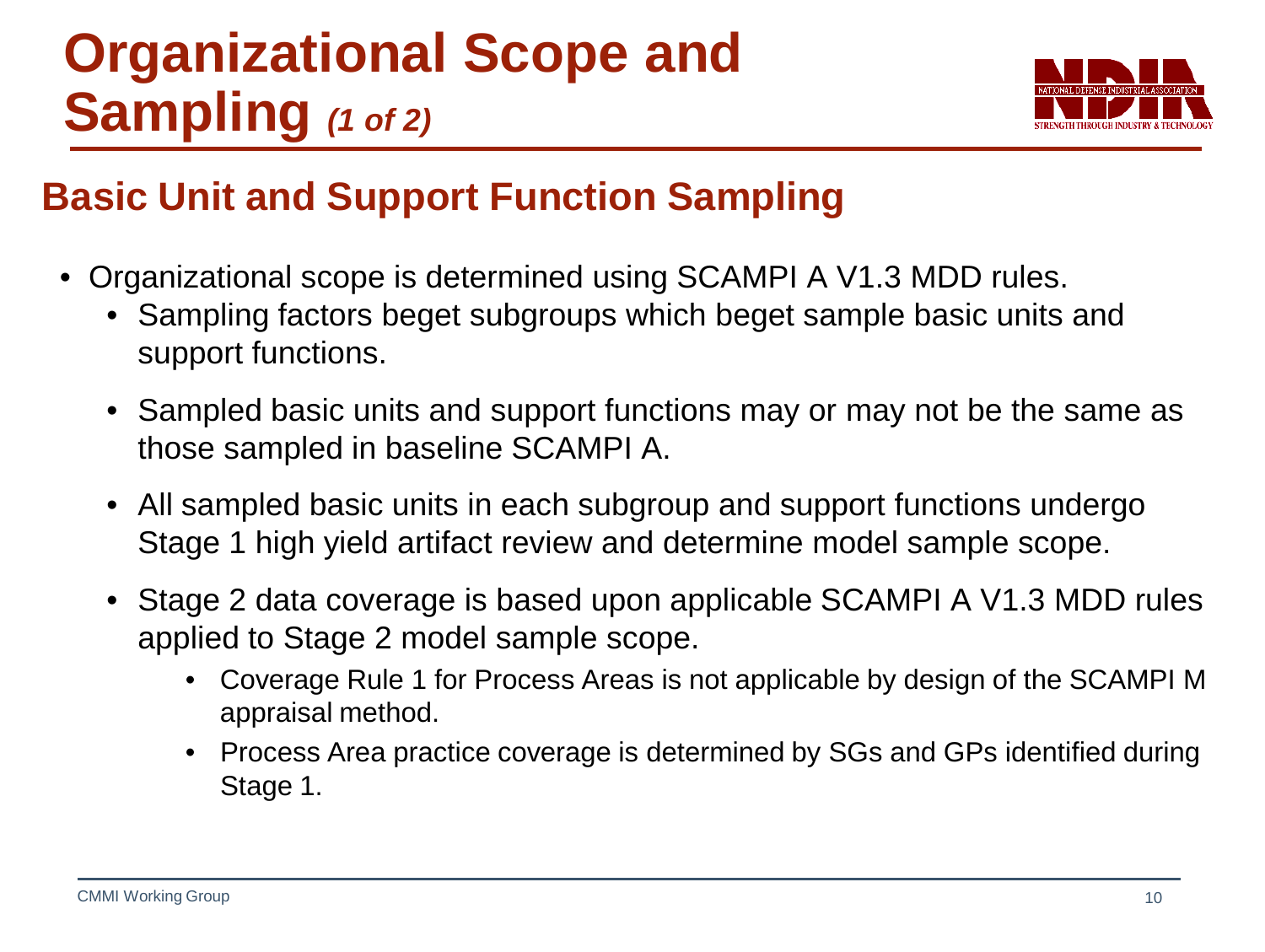## **Organizational Scope and Sampling** *(2 of 2)*



### **Model Sampling Methodology**

- Specific Goals and Generic Practices are identified in Stage 1 high yield artifact review for inclusion in Stage 2 sample scope **(investigative sample).**
- **Random sample** of SGs and GPs in model scope supplements investigative sampling performed.
- A minimum of 33% of SGs and GPs in model scope must be included in Stage 2 sample scope.
	- At least two SGs must be selected by random sampling (even if investigative sample SGs are ≥ 33%.
	- At least one SG from each Process Area Category (within model scope) must be included in the Stage 2 sample.
	- At least one SG from each Maturity Level (within model scope) must be included in the Stage 2 sample.
	- GPs identified for Stage 2 sample are sampled for all Process Areas with SGs in Stage 2 sample scope.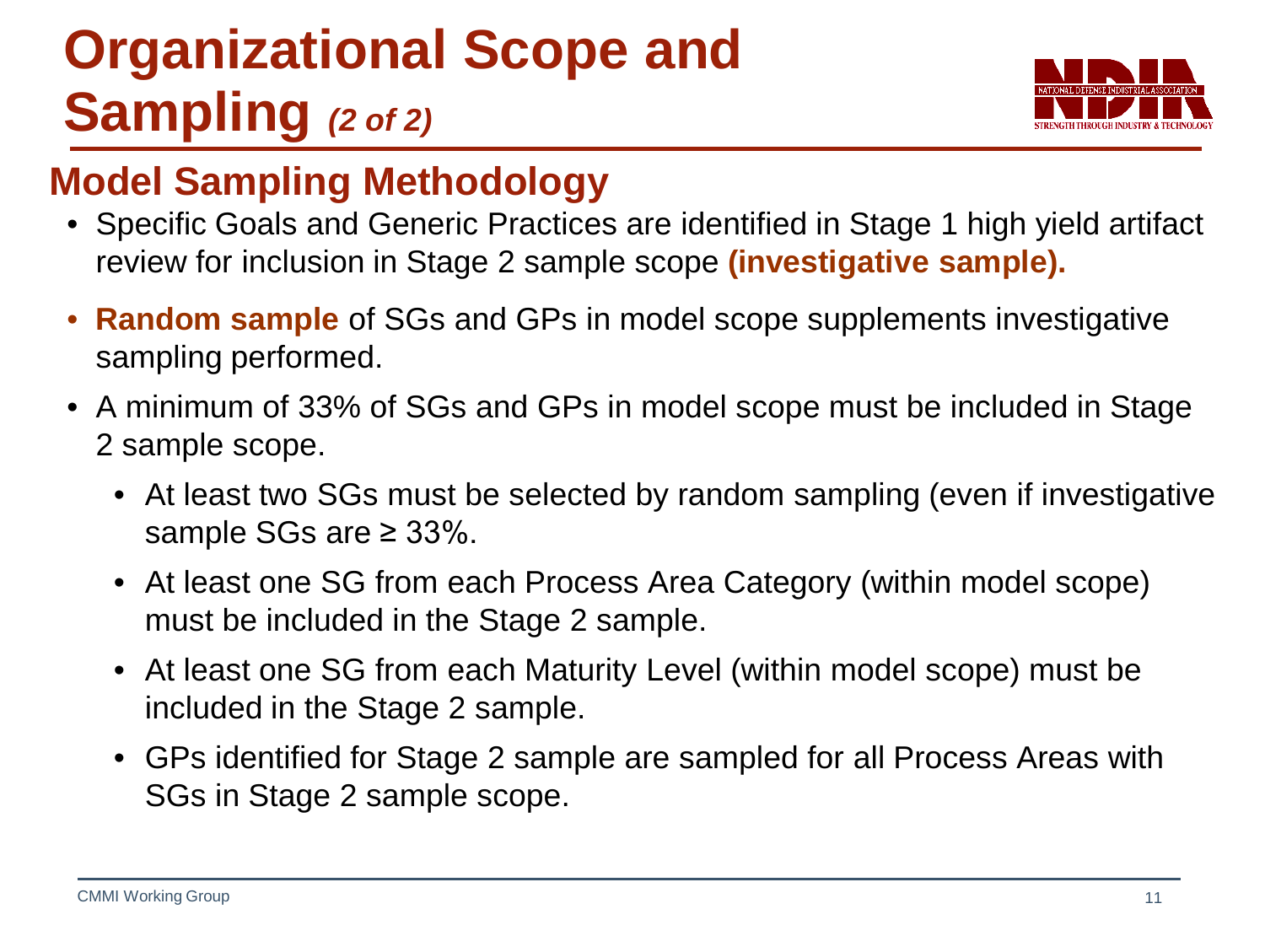## **Characterizations and Ratings\****(1 of 2)*



**Sampled practices (SPs and GPs) are characterized using SCAMPI A V1.3 MDD rules.**

### **Specific Goal Rating**

• Sampled SGs are rated using SCAMPI A V1.3 MDD rules.

#### **Generic Goals**

- If the model sample scope contains just a subset of the generic goal's associated practices, and weaknesses identified in the sampled generic practices have a significant negative impact on goal achievement, the generic goal is rated **Unsatisfied**.
- Ratings of **Satisfied** or **Not Rated** do not apply to generic goals for which all associated practices are not contained in the model sample scope.
- **\* - Characterizations and Ratings slides in this presentation address staged representation and maturity levels. SCAMPI M also supports continuous representation and capability levels.**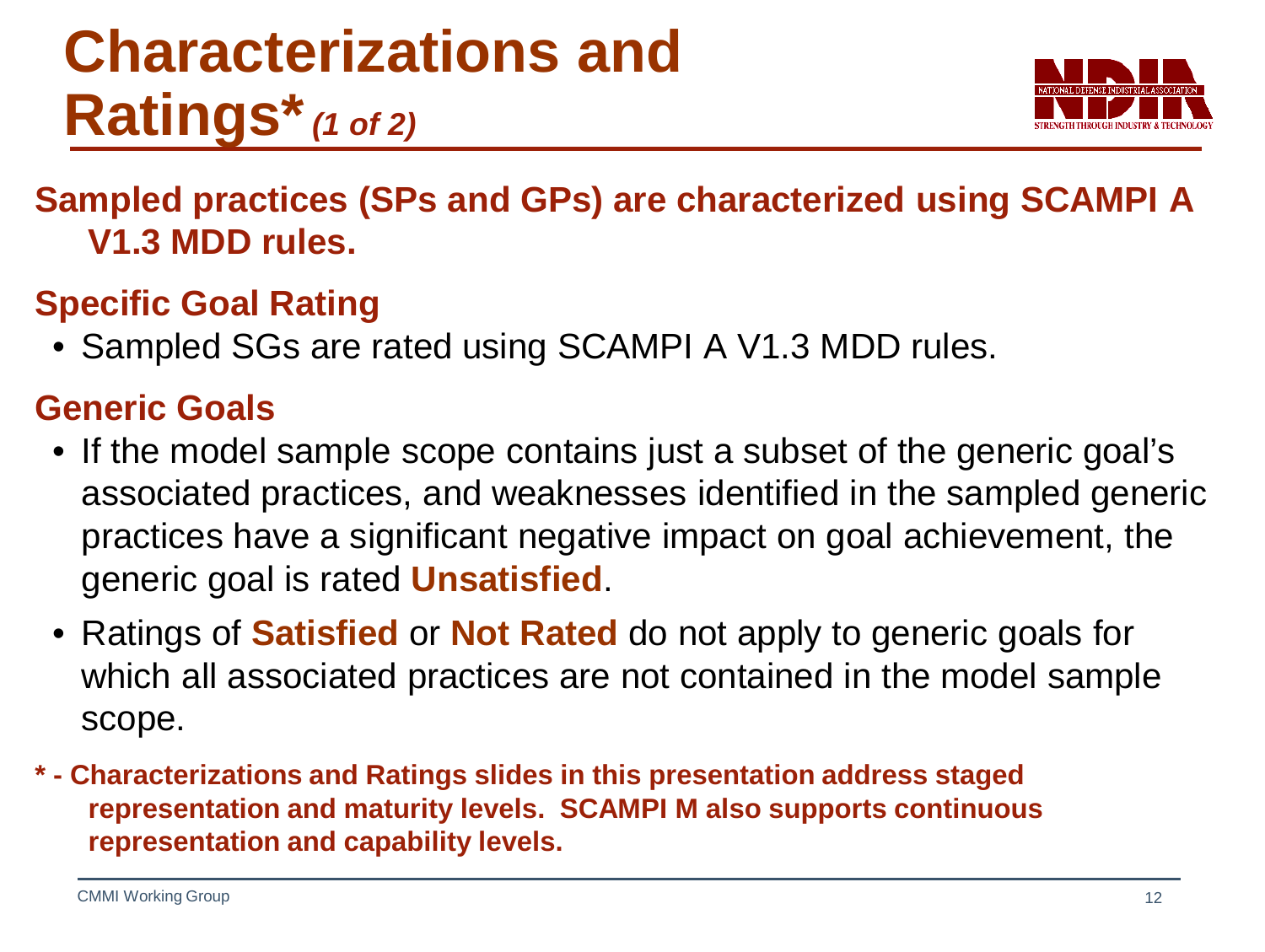## **Characterizations and Ratings** *(2 of 2)*



### **If all sampled SGs are rated Satisfied, and no GGs are rated Unsatisfied**

• The SCAMPI A maturity level rating can be extended.

### **If any sampled SGs or GGs are rated Unsatisfied**

- The SCAMPI A maturity rating cannot be extended, at which point two options are available:
	- 1. The organization's maturity level rating is revoked.
	- 2. The organization may undergo an **Action Plan** to address weaknesses that led to unsatisfied goals, and re-appraise the unsatisfied goals.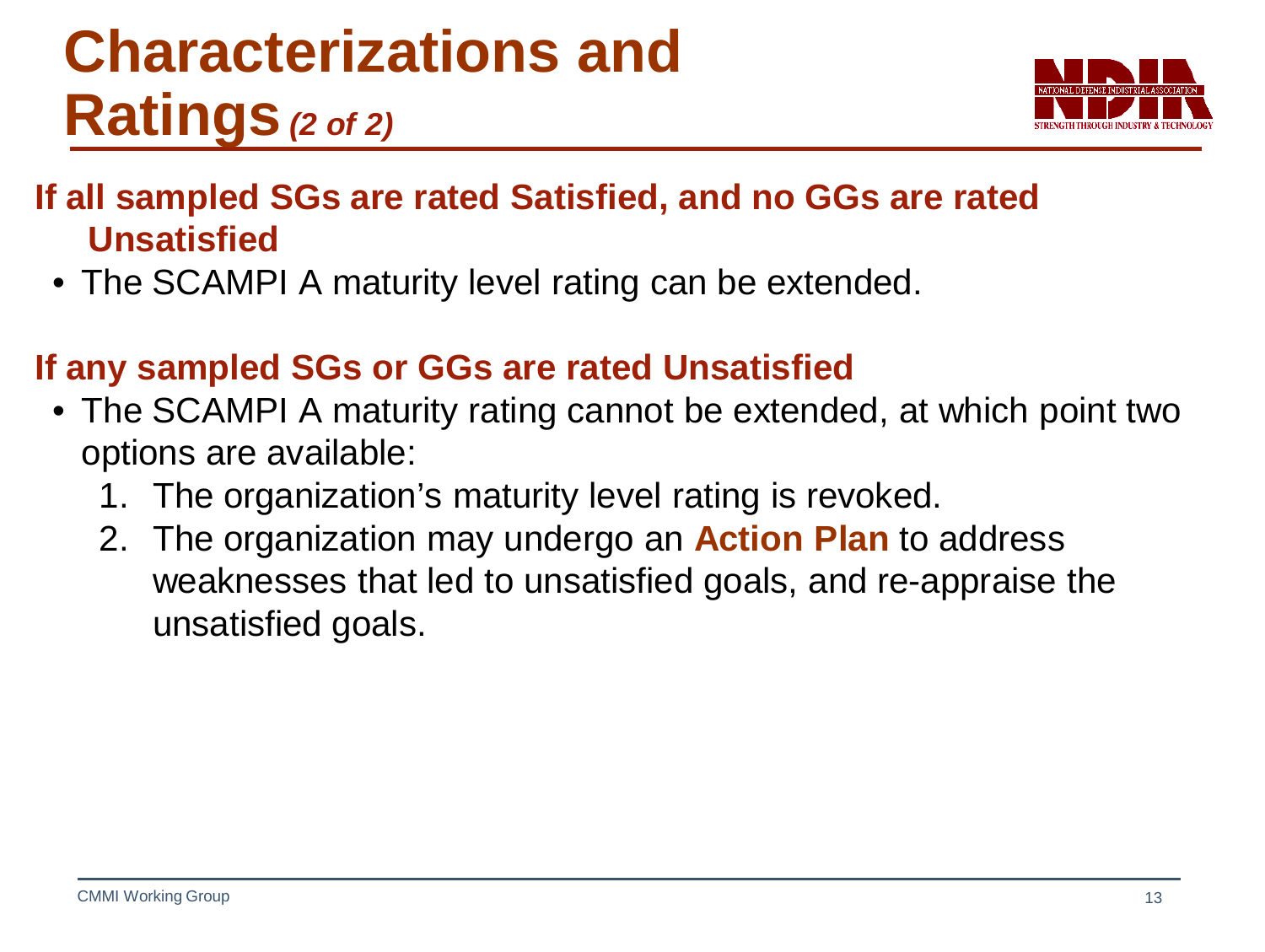## **Action Plans**



#### **Action Plan constraints:**

- ADS is submitted within 30 days of final findings indicating negative outcome and specifying an action plan is being implemented to address weaknesses.
- Actions plan and reappraisal of goal-impacting weaknesses must be complete within 4 months of SCAMPI M final findings.
- Once the action plan is completed, the appraisal team must re-characterize the practices and reappraise the previously unsatisfied goal(s). This must take place within the 4 month action plan window.
- Successful completion of action plan (including reappraisal) extends SCAMPI A rating for 2 years. Revised ADS is submitted.
	- If the action plan is not completed in the 4 month window, the SCAMPI A rating is revoked.
	- If the action plan is not successfully completed prior to the current SCAMPI A rating expiration date, the current rating expires.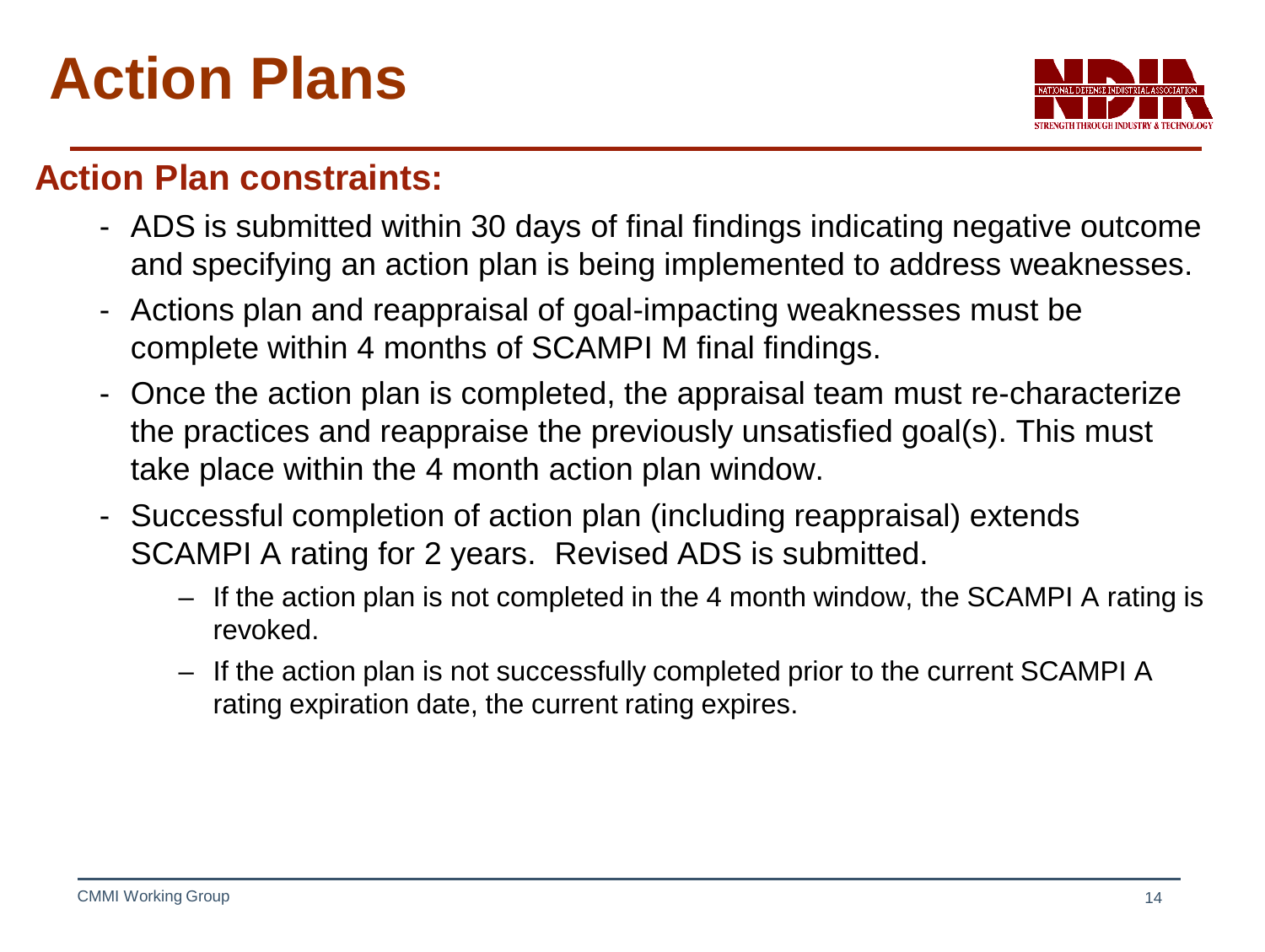# **Team Qualifications** *(1 of 2)*



#### **SCAMPI M Appraisal Team member qualifications are more stringent than SCAMPI A requirements**

• Experienced team members able to reach accurate conclusions with less evidence

| <b>SCAMPIA</b>                                                                                                                                        | <b>SCAMPI M</b>                                                                                                                                                                                                                                 |
|-------------------------------------------------------------------------------------------------------------------------------------------------------|-------------------------------------------------------------------------------------------------------------------------------------------------------------------------------------------------------------------------------------------------|
| Minimum team size is 4, including the lead<br>appraiser                                                                                               | Minimum team size is 2, including the lead<br>appraiser<br>•Members of the appraised organization are<br>allowed to be team members but the team must<br>have a minimum of 2 team members external to<br>the OU (including the lead appraiser). |
| Team members complete Introductory to<br>model course                                                                                                 | Team members must have previous experience<br>as appraisal team members on at least two<br><b>SCAMPI A appraisals</b>                                                                                                                           |
| Average of 6 years field experience wrt<br>reference model, aggregate of 10 yrs<br>management experience, 1 team member<br>with 6 yrs mgt. experience | Each team member must have minimum of 6 yrs<br>field experience, (including experience<br>performing practices from the process areas that<br>the team member is reviewing)                                                                     |
| Aggregate of 25 years field experience                                                                                                                | N/A                                                                                                                                                                                                                                             |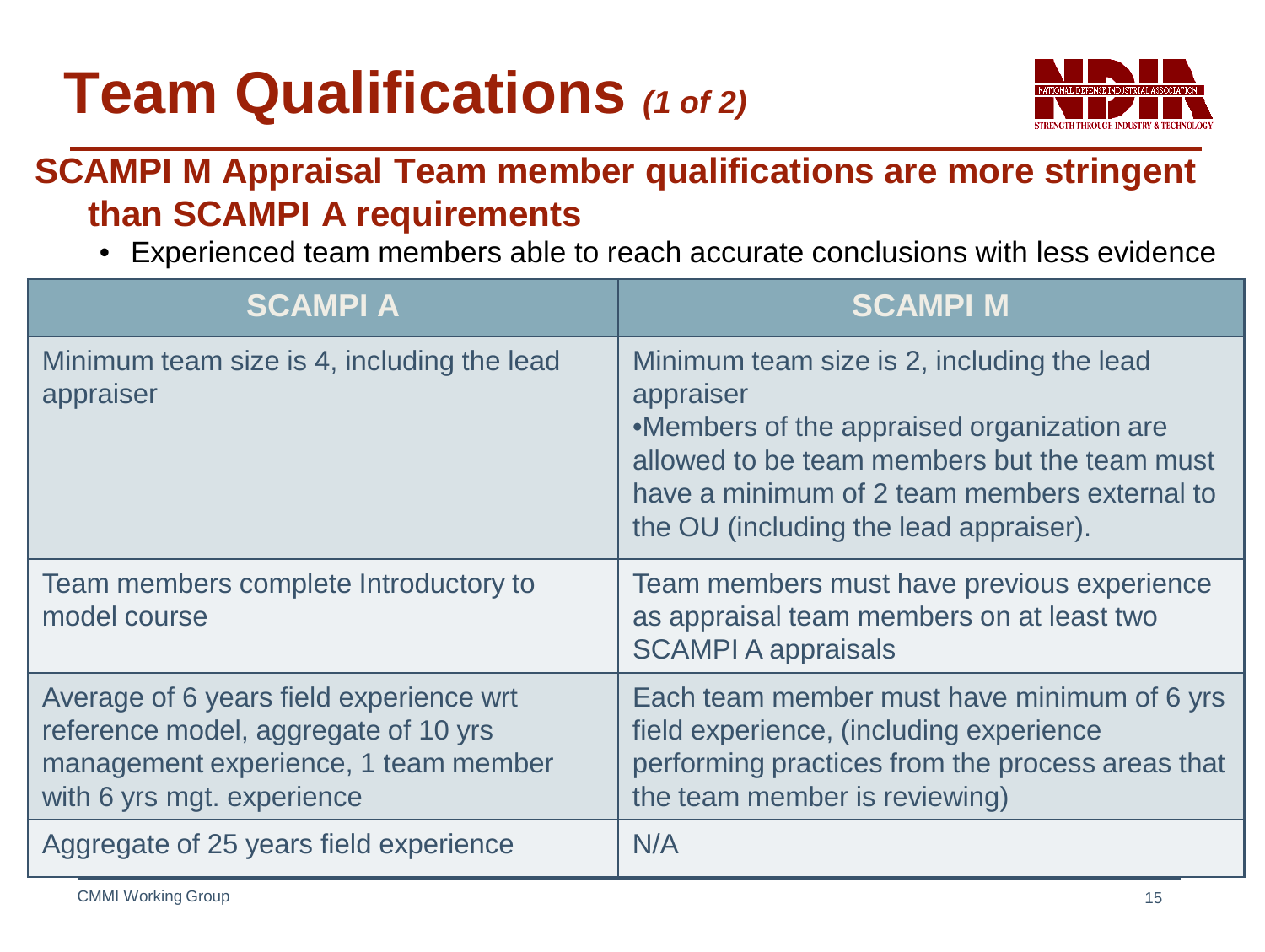# **Team Qualifications** *(2 of 2)*



### **High Maturity**

| <b>SCAMPIA</b>                                                                                                  | <b>SCAMPI M</b>                                                                                                                                                                                                                                                                    |
|-----------------------------------------------------------------------------------------------------------------|------------------------------------------------------------------------------------------------------------------------------------------------------------------------------------------------------------------------------------------------------------------------------------|
| <b>Certified High Maturity Lead Appraiser</b><br>(HMLA)                                                         | <b>Certified High Maturity Lead Appraiser</b><br>(HMLA)                                                                                                                                                                                                                            |
| All members of high maturity mini-team<br>have high maturity experience                                         | Team members reviewing high maturity<br>process areas must have been on a<br>previous SCAMPI A high maturity appraisal                                                                                                                                                             |
| HMLA or ATM with statistical analysis &<br>other high maturity training assigned to high<br>maturity mini-teams | At least one team member reviewing high<br>maturity process areas must:<br>• have been on a previous SCAMPI A high<br>maturity appraisal as part of a high maturity<br>mini-team or<br>•be a certified HMLA who has been on a<br>high maturity appraisal as lead or team<br>member |
| Team as a whole has collective experience<br>implementing high maturity activities                              | N/A                                                                                                                                                                                                                                                                                |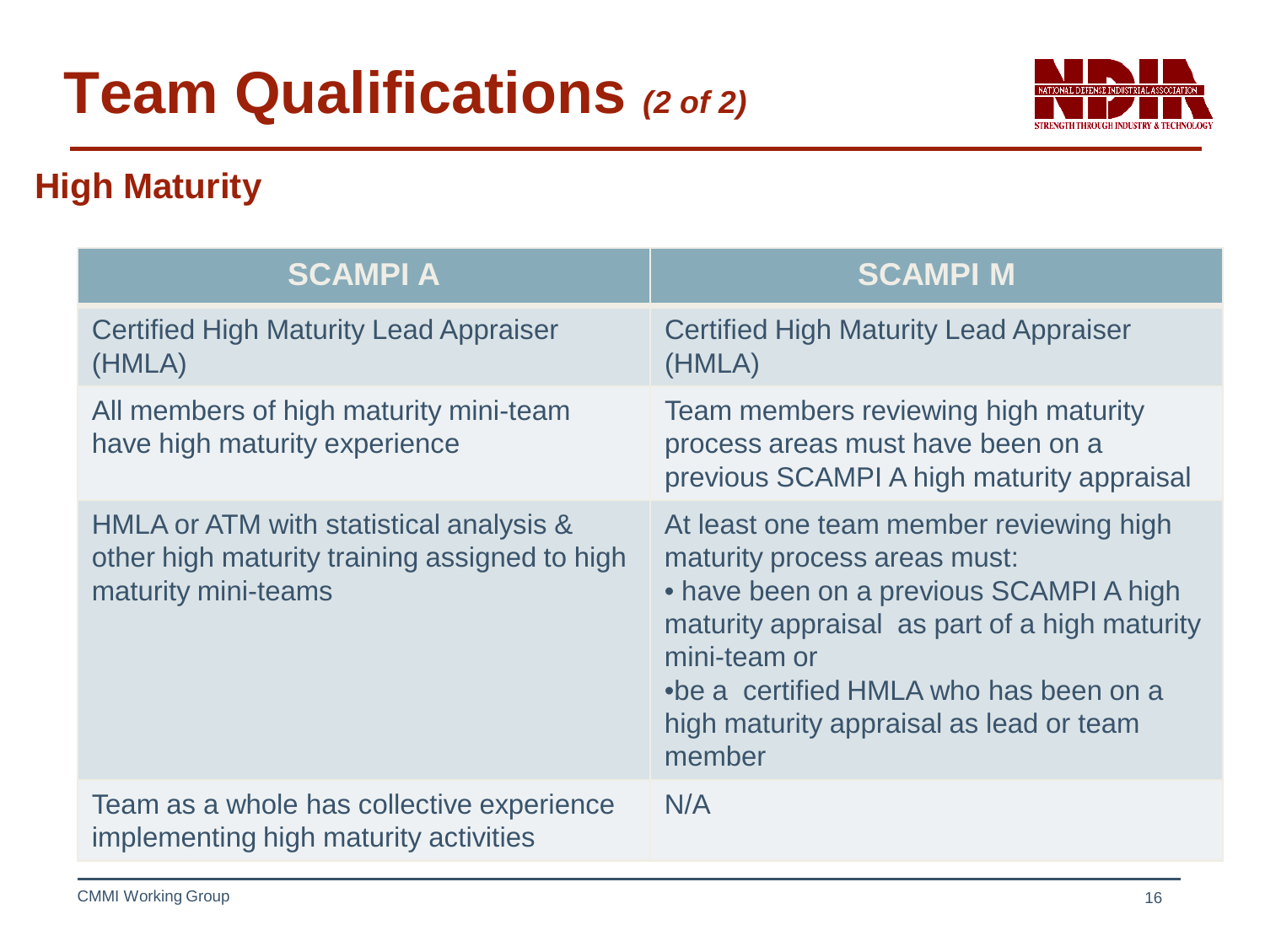# **Summary**



**Goal: Define a** *low cost* **SCAMPI Maintenance Appraisal method to extend the lifespan of a SCAMPI A rating** *without compromising rating integrity.*

| Lower costs                                                                                                             | without compromising<br>integrity                                                                     |
|-------------------------------------------------------------------------------------------------------------------------|-------------------------------------------------------------------------------------------------------|
| Less evidence collection and review<br>by the organizational unit and<br>appraisal team                                 | Organizational Unit has already<br>undergone a recent baseline<br><b>SCAMPI A appraisal</b>           |
| Fewer, but more experienced team<br>members                                                                             | Team member qualifications are<br>more stringent than SCAMPI A V1.3<br>MDD team member qualifications |
| <b>Fewer SCAMPI A appraisals</b><br>performed just to maintain ratings.<br>Action plan option to address<br>weaknesses. | Combines investigative sampling<br>and random sampling of specific<br>goals and generic practices.    |